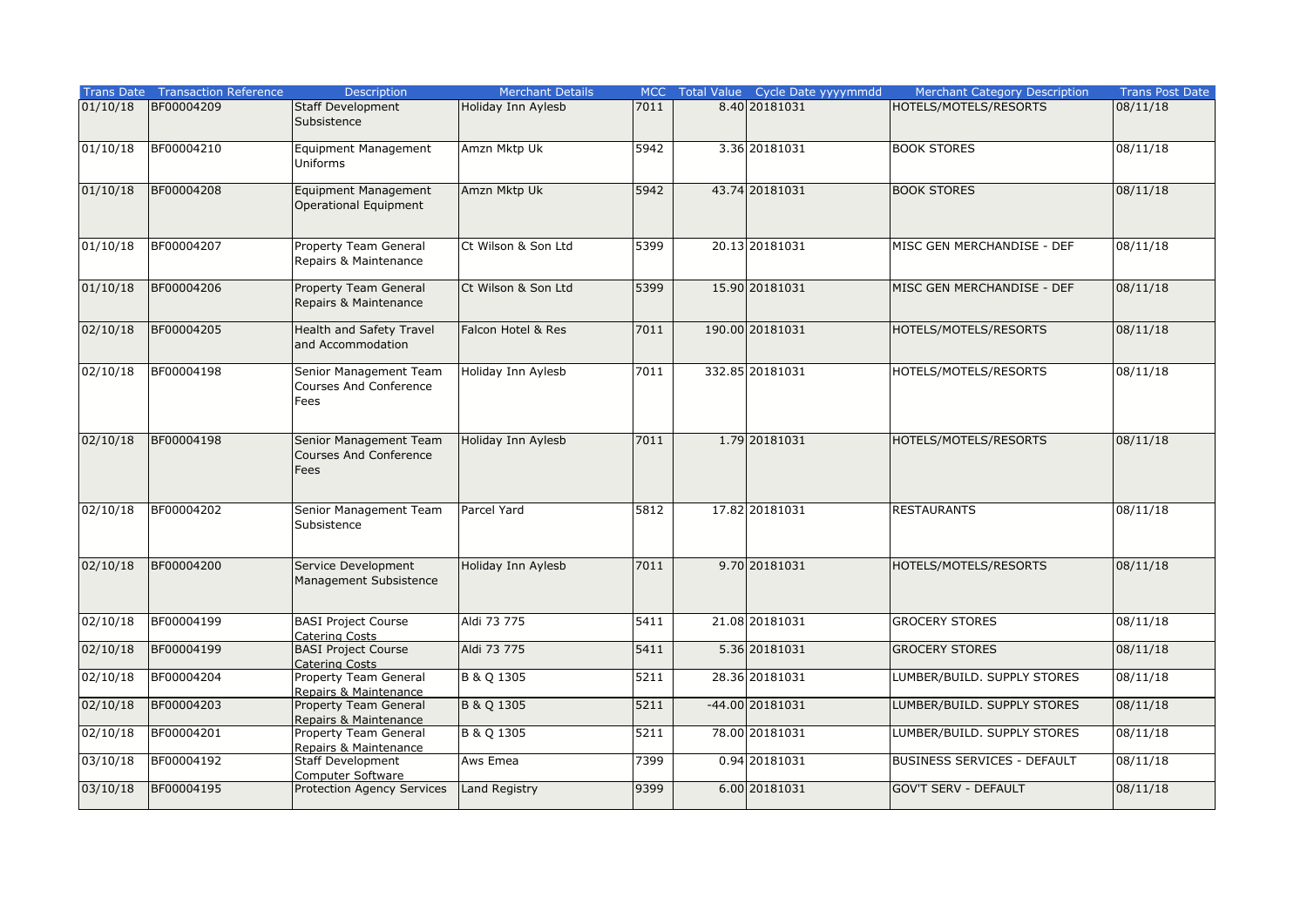| 03/10/18 | BF00004191 | Transport and Workshops<br>Spares for Lease Cars              | Aylesbury Audi Service         | 5511 | 105.20 20181031 | AUTOMOBILE DEALERS AND LEASING 08/11/18 |          |
|----------|------------|---------------------------------------------------------------|--------------------------------|------|-----------------|-----------------------------------------|----------|
| 03/10/18 | BF00004193 | Water Hydrants General<br>Repairs & Maintenance               | M And M Direct Ltd             | 5941 | 68.97 20181031  | SPORTING GOODS STORES                   | 08/11/18 |
| 03/10/18 | BF00004188 | Reception Administration<br>Printing and Stationery           | Amazon.Co.Uk                   | 5969 | 30.21 20181031  | OTHER DIRECT MARKETERS                  | 08/11/18 |
| 03/10/18 | BF00004189 | Senior Management Team<br>Miscellaneous Expenses              | Ticketofficesale               | 4112 | 21.90 20181031  | PASSENGER RAILWAYS                      | 08/11/18 |
| 03/10/18 | BF00004194 | Senior Management Team<br>Travel and Accommodation            | Wycombe District Counc         | 9399 | 1.50 20181031   | <b>GOV'T SERV - DEFAULT</b>             | 08/11/18 |
| 03/10/18 | BF00004190 | Property Team General<br>Repairs & Maintenance                | New City Heating Co Lt         | 1711 | 13.20 20181031  | HEATING, PLUMBING, AIR COND             | 08/11/18 |
| 03/10/18 | BF00004197 | Property Team General<br>Repairs & Maintenance                | B & Q 1345                     | 5211 | 42.78 20181031  | LUMBER/BUILD. SUPPLY STORES             | 08/11/18 |
| 04/10/18 | BF00004196 | <b>Staff Development Bank</b><br>Charges                      | Foreign Exchange Fee           | 0000 | 0.03 20181031   | MISSING MERCHANT CATEGORY               | 08/11/18 |
| 04/10/18 | BF00004179 | <b>Equipment Management</b><br>Uniforms                       | Amzn Mktp Uk                   | 5942 | 39.52 20181031  | <b>BOOK STORES</b>                      | 08/11/18 |
| 04/10/18 | BF00004182 | <b>Equipment Management</b><br>Uniforms                       | Amazon.Co.Uk                   | 5969 | 74.38 20181031  | OTHER DIRECT MARKETERS                  | 08/11/18 |
| 04/10/18 | BF00004177 | Service Development<br>Management Travel and<br>Accommodation | Aylesbury Station T/o          | 4112 | 39.90 20181031  | PASSENGER RAILWAYS                      | 08/11/18 |
| 04/10/18 | BF00004175 | Urban Search and Rescue<br>Dog Handling Costs                 | Amazon.Co.Uk                   | 5969 | 5.25 20181031   | OTHER DIRECT MARKETERS                  | 08/11/18 |
| 04/10/18 | BF00004185 | High Wycombe Fire Station<br>Catering and Domestic<br>Eauip   | Currys S/s                     | 5732 | 42.97 20181031  | ELECTRONICS SALES                       | 08/11/18 |
| 04/10/18 | BF00004176 | Protection Travel and<br>Accommodation                        | Dart-Charge                    | 4784 | 2.50 20181031   | TOLL AND BRIDGE FEES                    | 08/11/18 |
| 04/10/18 | BF00004184 | Senior Management Team<br><b>Travel and Accommodation</b>     | Trainline                      | 4112 | 16.83 20181031  | PASSENGER RAILWAYS                      | 08/11/18 |
| 04/10/18 | BF00004180 | <b>ICT Computer Hardware</b>                                  | Amazon.Co.Uk Amazon.Co.Uk 5999 |      | 10.60 20181031  | MISC SPECIALITY RETAIL                  | 08/11/18 |
| 04/10/18 | BF00004183 | Senior Management Team<br>Travel and Accommodation            | <b>Hilton Hotels</b>           | 3504 | 230.00 20181031 | <b>HILTON</b>                           | 08/11/18 |
| 04/10/18 | BF00004181 | <b>BASI Project Miscellaneous</b><br>Expenses                 | Aylesbury Station T/o          | 4112 | 39.90 20181031  | PASSENGER RAILWAYS                      | 08/11/18 |
| 04/10/18 | BF00004178 | Procurement Printing and<br>Stationerv                        | Viking                         | 5111 | 92.14 20181031  | STATIONERY/OFFICE SUPPLIES              | 08/11/18 |
| 04/10/18 | BF00004187 | <b>Property Team General</b><br>Repairs & Maintenance         | <b>Screwfix Milton</b>         | 5211 | 8.97 20181031   | LUMBER/BUILD. SUPPLY STORES             | 08/11/18 |
| 04/10/18 | BF00004186 | Property Team Fixtures and<br><b>Fittings</b>                 | Www.Tradingdepot.Com           | 5074 | 781.45 20181031 | PLUMBING/HEATING EQUIPMENT              | 08/11/18 |
| 05/10/18 | BF00004172 | Human Resources Criminal<br>Records Bureau checks             | Disclosure & Barring           | 9399 | 13.00 20181031  | <b>GOV'T SERV - DEFAULT</b>             | 08/11/18 |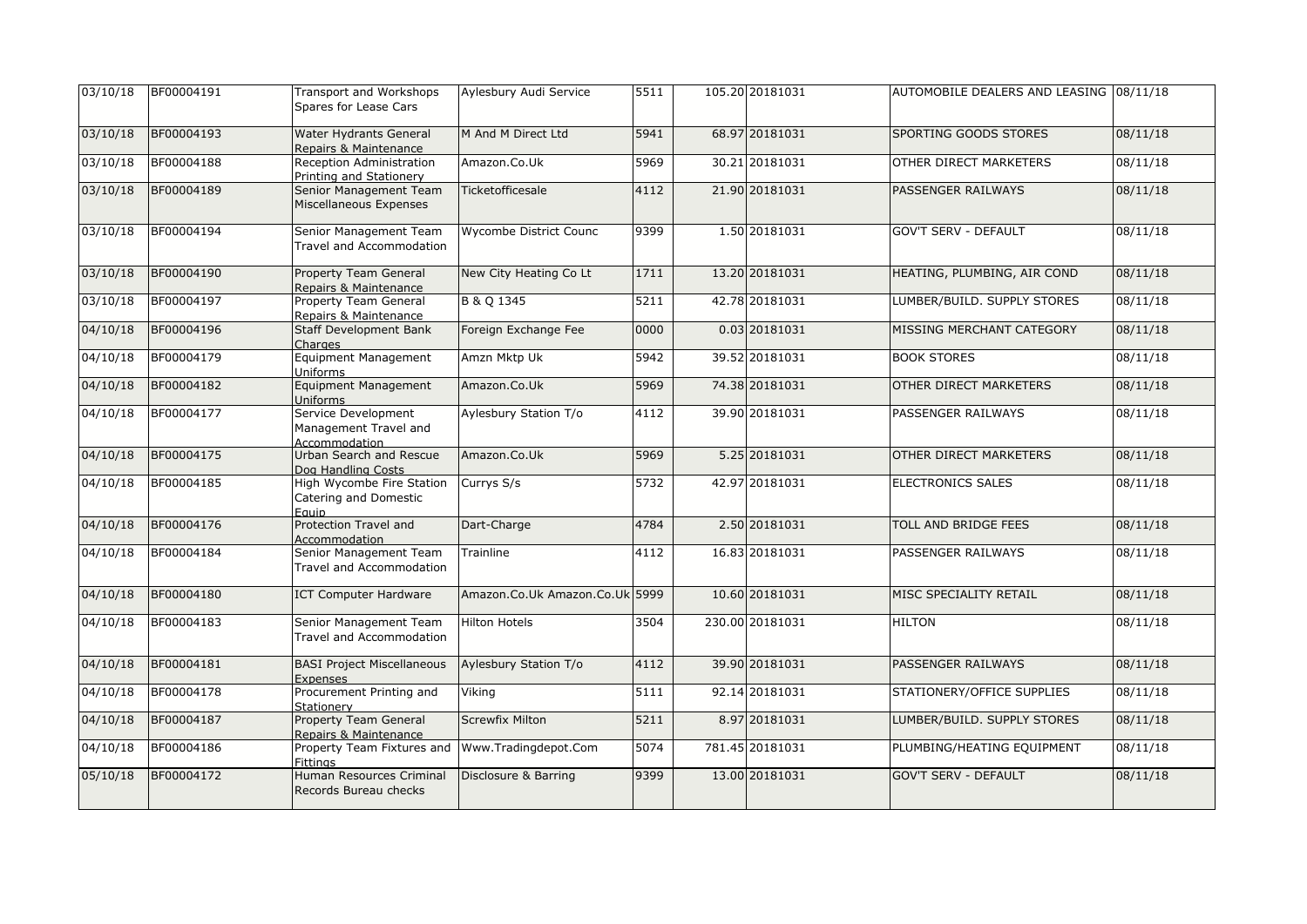| 05/10/18 | BF00004173 | <b>Transport and Workshops</b><br>Travel and Accommodation       | Easyjet 000 Evwtvc     | 3245 | 149.38 20181031 | <b>ATLANTISAIR</b>               | 08/11/18 |
|----------|------------|------------------------------------------------------------------|------------------------|------|-----------------|----------------------------------|----------|
| 05/10/18 | BF00004169 | <b>ICT Computer Software</b>                                     | Surveymonkey           | 7372 | 29.00 20181031  | COMPUTER PROGRAM/SYS DESIGN      | 08/11/18 |
| 05/10/18 | BF00004171 | Service Development<br>Management Courses And<br>Conference Fees | <b>Villiers Hotel</b>  | 7011 | 133.35 20181031 | HOTELS/MOTELS/RESORTS            | 08/11/18 |
| 05/10/18 | BF00004167 | Senior Management Team<br>Miscellaneous Expenses                 | Post Office Counter    | 9402 | 25.00 20181031  | POSTAGE STAMPS                   | 08/11/18 |
| 05/10/18 | BF00004174 | Property Team Fixtures and<br><b>Fittinas</b>                    | Hss Hire               | 7394 | 971.52 20181031 | EQUIP/FURN RENT/LEASE SERV       | 08/11/18 |
| 06/10/18 | BF00004170 | High Wycombe Fire Station<br><b>Operational Equipment</b>        | Halfords 0894          | 5940 | 16.00 20181031  | BICYCLE SHOPS/SALES/SERVICE      | 08/11/18 |
| 07/10/18 | BF00004168 | Urban Search and Rescue<br>Dog Handling Costs                    | Amazon.Co.Uk           | 5969 | 11.50 20181031  | OTHER DIRECT MARKETERS           | 08/11/18 |
| 08/10/18 | BF00004165 | Amersham Fire Station<br>Printing and Stationery                 | Wh Smith               | 5994 | 4.49 20181031   | NEWS DEALERS/NEWSSTANDS          | 08/11/18 |
| 08/10/18 | BF00004166 | National Exercise - Evolving<br>Travel and Accommodation         | Wendover Station T/o   | 4112 | 37.20 20181031  | PASSENGER RAILWAYS               | 08/11/18 |
| 08/10/18 | BF00004162 | Urban Search and Rescue<br>Dog Handling Costs                    | Amazon.Co.Uk           | 5969 | 16.19 20181031  | OTHER DIRECT MARKETERS           | 08/11/18 |
| 08/10/18 | BF00004152 | Senior Management Team<br>Subsistence                            | The Cinnamon Club      | 5812 | 80.50 20181031  | <b>RESTAURANTS</b>               | 08/11/18 |
| 08/10/18 | BF00004160 | Senior Management Team<br>Travel and Accommodation               | Napier Mk              | 7523 | 9.00 20181031   | <b>AUTO PARKING LOTS/GARAGES</b> | 08/11/18 |
| 08/10/18 | BF00004164 | <b>ESMCP Travel and</b><br>Accommodation                         | Trainline              | 4112 | 104.24 20181031 | PASSENGER RAILWAYS               | 08/11/18 |
| 08/10/18 | BF00004161 | Property Team General<br>Repairs & Maintenance                   | Aylesbury Buildbase    | 5211 | 11.75 20181031  | LUMBER/BUILD. SUPPLY STORES      | 08/11/18 |
| 08/10/18 | BF00004159 | Members Allowances<br>Subsistence                                | Tesco Stores 2038      | 5411 | 13.58 20181031  | <b>GROCERY STORES</b>            | 08/11/18 |
| 08/10/18 | BF00004157 | <b>Prevention Course Catering</b><br>Costs                       | Tesco Stores 2038      | 5411 | 28.47 20181031  | <b>GROCERY STORES</b>            | 08/11/18 |
| 08/10/18 | BF00004163 | <b>Property Team General</b><br>Repairs & Maintenance            | New City Heating Co Lt | 1711 | 38.05 20181031  | HEATING, PLUMBING, AIR COND      | 08/11/18 |
| 08/10/18 | BF00004158 | <b>Property Team General</b><br>Repairs & Maintenance            | B & Q 1345             | 5211 | 44.68 20181031  | LUMBER/BUILD. SUPPLY STORES      | 08/11/18 |
| 09/10/18 | BF00004156 | <b>Equipment Management</b><br><b>Operational Equipment</b>      | <b>Screwfix Direct</b> | 5211 | 370.46 20181031 | LUMBER/BUILD. SUPPLY STORES      | 08/11/18 |
| 09/10/18 | BF00004155 | <b>Equipment Management</b><br><b>Operational Equipment</b>      | Amzn Mktp Uk           | 5942 | 5.09 20181031   | <b>BOOK STORES</b>               | 08/11/18 |
| 09/10/18 | BF00004153 | <b>Property Team General</b><br>Repairs & Maintenance            | Watco UK Ltd           | 5713 | 110.00 20181031 | FLOOR COVERING STORES            | 08/11/18 |
| 09/10/18 | BF00004154 | Property Team General<br>Repairs & Maintenance                   | Screwfix Milton        | 5211 | 24.99 20181031  | LUMBER/BUILD. SUPPLY STORES      | 08/11/18 |
| 09/10/18 | BF00004151 | <b>Property Team General</b><br>Repairs & Maintenance            | New City Heating Co Lt | 1711 | 22.25 20181031  | HEATING, PLUMBING, AIR COND      | 08/11/18 |
| 10/10/18 | BF00004147 | Property Team General<br>Repairs & Maintenance                   | Safetyshop             | 5099 | 126.48 20181031 | <b>DURABLE GOODS - DEFAULT</b>   | 08/11/18 |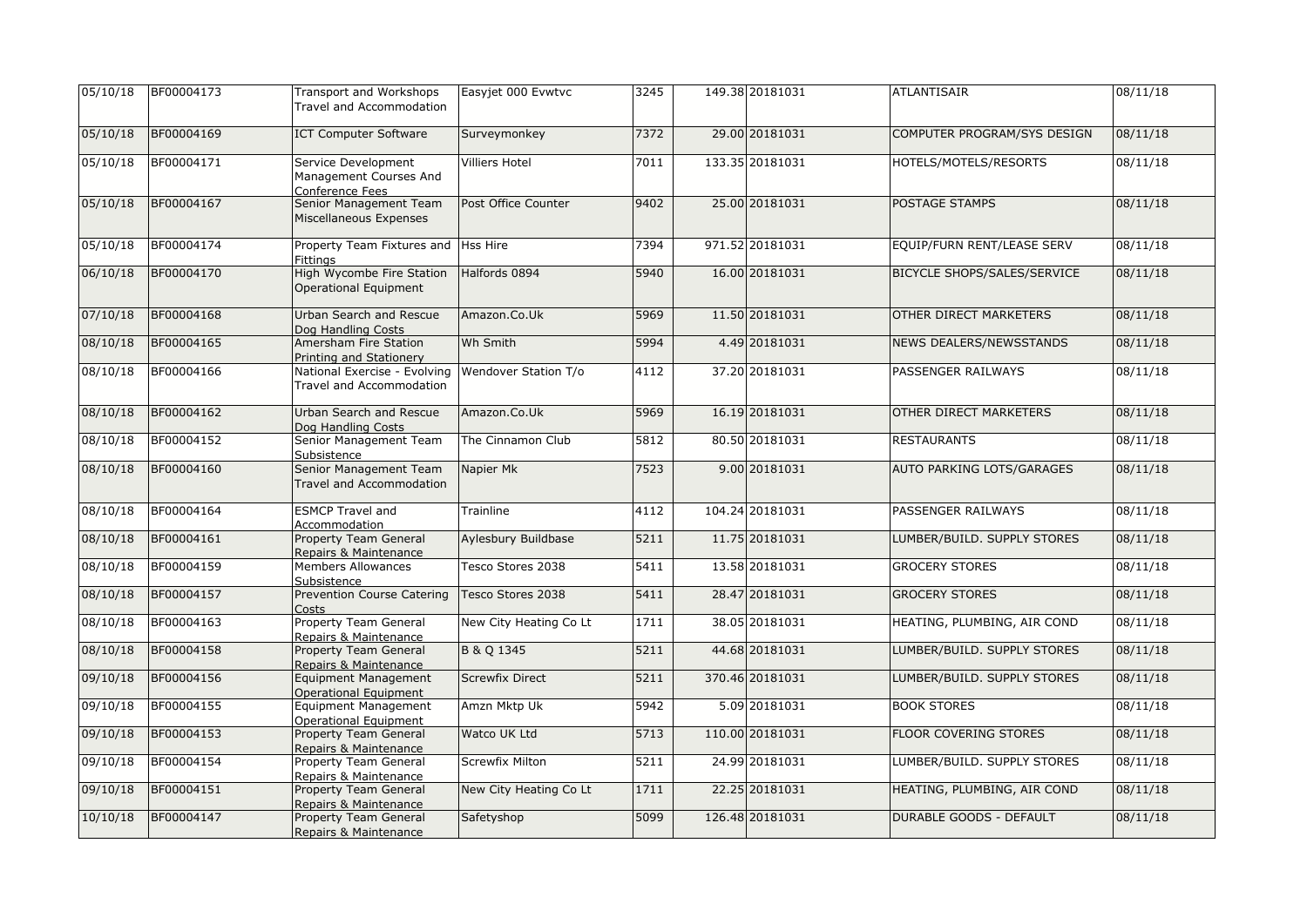| 10/10/18 | BF00004150 | Transport and Workshops                                          | Milton Keynes Kia        | 5511 | 169.01 20181031 | AUTOMOBILE DEALERS AND LEASING 08/11/18 |          |
|----------|------------|------------------------------------------------------------------|--------------------------|------|-----------------|-----------------------------------------|----------|
|          |            | Spares for Lease Cars                                            |                          |      |                 |                                         |          |
| 10/10/18 | BF00004148 | <b>Equipment Management</b><br>General Postage                   | Parcel2go_uk             | 4215 | 11.30 20181031  | <b>COURIER SERVICES</b>                 | 08/11/18 |
| 10/10/18 | BF00004145 | <b>Health and Safety Travel</b><br>and Accommodation             | Trainline                | 4112 | 56.75 20181031  | PASSENGER RAILWAYS                      | 08/11/18 |
| 10/10/18 | BF00004149 | MK West Fire Station On-<br>Call Training Payments               | <b>Course Deals</b>      | 8299 | 14.00 20181031  | <b>SCHOOLS - DEFAULT</b>                | 08/11/18 |
| 10/10/18 | BF00004137 | Senior Management Team<br>Subsistence                            | Doubletree Hotels        | 3692 | 24.60 20181031  | DOUBLETREE HOTEL                        | 08/11/18 |
| 11/10/18 | BF00004131 | <b>Equipment Management</b><br>Operational Equipment             | <b>Guest Medical Ltd</b> | 5999 | 70.80 20181031  | MISC SPECIALITY RETAIL                  | 08/11/18 |
| 11/10/18 | BF00004144 | <b>Health and Safety Travel</b><br>and Accommodation             | Trainline                | 4112 | 56.75 20181031  | PASSENGER RAILWAYS                      | 08/11/18 |
| 11/10/18 | BF00004129 | Transport and Workshops<br>Car Leasing                           | Dvla Vehicle Tax         | 9399 | 252.50 20181031 | <b>GOV'T SERV - DEFAULT</b>             | 08/11/18 |
| 11/10/18 | BF00004146 | <b>ICT Computer Maintenance</b>                                  | Parcel2go_uk             | 4215 | 20.34 20181031  | <b>COURIER SERVICES</b>                 | 08/11/18 |
| 11/10/18 | BF00004127 | Senior Management Team<br>Subs Professional/Nat<br><b>Bodies</b> | Www.Thelawsociety.Org    | 8699 | 368.00 20181031 | MEMBER ORGANIZATIONS - DEF              | 08/11/18 |
| 11/10/18 | BF00004138 |                                                                  | Disclosure & Barring     | 9399 | 13.00 20181031  | <b>GOV'T SERV - DEFAULT</b>             | 08/11/18 |
| 11/10/18 | BF00004135 |                                                                  | Disclosure & Barring     | 9399 | 13.00 20181031  | <b>GOV'T SERV - DEFAULT</b>             | 08/11/18 |
| 11/10/18 | BF00004133 |                                                                  | Disclosure & Barring     | 9399 | 13.00 20181031  | <b>GOV'T SERV - DEFAULT</b>             | 08/11/18 |
| 11/10/18 | BF00004128 |                                                                  | Disclosure & Barring     | 9399 | 13.00 20181031  | <b>GOV'T SERV - DEFAULT</b>             | 08/11/18 |
| 11/10/18 | BF00004126 |                                                                  | Disclosure & Barring     | 9399 | 13.00 20181031  | <b>GOV'T SERV - DEFAULT</b>             | 08/11/18 |
| 11/10/18 | BF00004140 |                                                                  | Disclosure & Barring     | 9399 | 13.00 20181031  | <b>GOV'T SERV - DEFAULT</b>             | 08/11/18 |
| 11/10/18 | BF00004141 |                                                                  | Disclosure & Barring     | 9399 | 13.00 20181031  | <b>GOV'T SERV - DEFAULT</b>             | 08/11/18 |
| 11/10/18 | BF00004143 |                                                                  | Disclosure & Barring     | 9399 | 13.00 20181031  | <b>GOV'T SERV - DEFAULT</b>             | 08/11/18 |
| 11/10/18 | BF00004142 |                                                                  | Disclosure & Barring     | 9399 | 13.00 20181031  | <b>GOV'T SERV - DEFAULT</b>             | 08/11/18 |
| 11/10/18 | BF00004139 |                                                                  | Disclosure & Barring     | 9399 | 13.00 20181031  | <b>GOV'T SERV - DEFAULT</b>             | 08/11/18 |
| 11/10/18 | BF00004134 | Property Team General<br>Repairs & Maintenance                   | Suk Retail Ltd           | 5943 | 58.48 20181031  | <b>STATIONERY STORES</b>                | 08/11/18 |
| 11/10/18 | BF00004130 | <b>Property Team General</b><br>Repairs & Maintenance            | Www.Handlestore.Com      | 5072 | 14.74 20181031  | HARDWARE EQUIPMENT/SUPPLIES             | 08/11/18 |
| 11/10/18 | BF00004136 | <b>Prevention Community</b><br>Safety Charges                    | Go Outdoors              | 5941 | 54.99 20181031  | SPORTING GOODS STORES                   | 08/11/18 |
| 11/10/18 | BF00004132 | Human Resources Travel<br>and Accommodation                      | <b>Trainline</b>         | 4112 | 64.02 20181031  | PASSENGER RAILWAYS                      | 08/11/18 |
| 12/10/18 | BF00004118 | <b>Transport and Workshops</b><br>Spares for Red Fleet           | Www.Ifm.Com              | 5964 | 212.88 20181031 | <b>CATALOG MERCHANT</b>                 | 08/11/18 |
| 12/10/18 | BF00004124 | <b>Transport and Workshops</b><br>Travel and Accommodation       | Www.London-Luton.Co.Uk   | 7523 | 53.99 20181031  | AUTO PARKING LOTS/GARAGES               | 08/11/18 |
| 12/10/18 | BF00004119 | Senior Management Team<br>Travel and Accommodation               | Greater Anglia T/o       | 4112 | 23.10 20181031  | PASSENGER RAILWAYS                      | 08/11/18 |
| 12/10/18 | BF00004120 | Senior Management Team<br>Subsistence                            | Desire Restaurant 01     | 5812 | 90.00 20181031  | <b>RESTAURANTS</b>                      | 08/11/18 |
| 12/10/18 | BF00004123 | <b>Property Team General</b><br>Repairs & Maintenance            | Mfs Reprographics Limi   | 7338 | 48.00 20181031  | QUICK COPY/REPRO SERVICES               | 08/11/18 |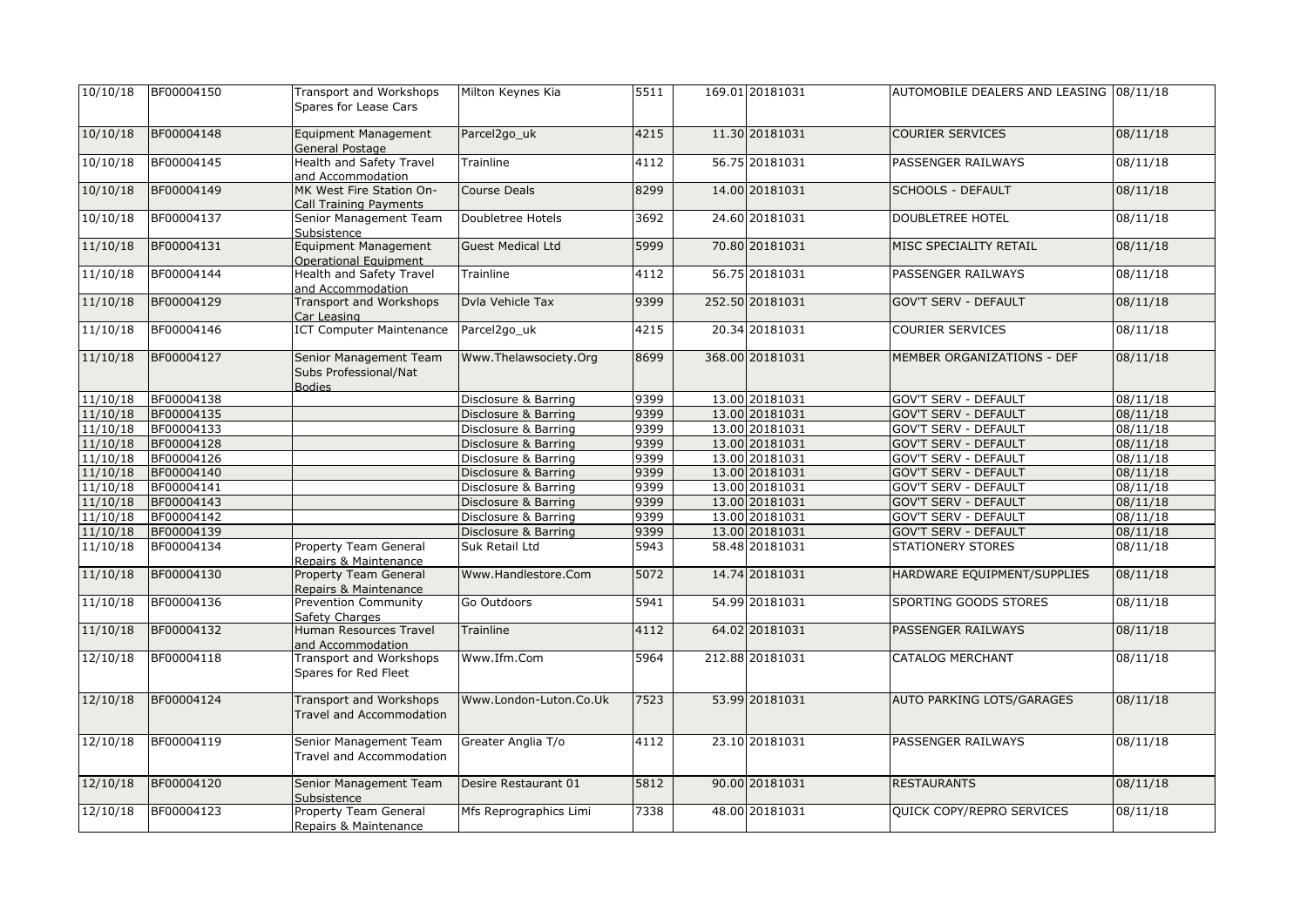| 12/10/18 | BF00004122 | <b>ICT Computer Hardware</b>                        | Data Room Supplies Ltd | 5732 | $-0.18$ 20181031  | <b>ELECTRONICS SALES</b>                | 08/11/18 |
|----------|------------|-----------------------------------------------------|------------------------|------|-------------------|-----------------------------------------|----------|
| 13/10/18 | BF00004121 | Urban Search and Rescue                             | Windmill Vet Centre    | 0742 | 43.25 20181031    | <b>VETERINARY SERVICES</b>              | 08/11/18 |
|          |            | Dog Handling Costs                                  |                        |      |                   |                                         |          |
| 13/10/18 | BF00004125 | <b>ESMCP Travel and</b>                             | Holiday Inn Express    | 3501 | 200.00 20181031   | <b>HOLIDAY INN</b>                      | 08/11/18 |
|          |            | Accommodation                                       |                        |      |                   |                                         |          |
| 15/10/18 | BF00004114 | <b>Staff Development</b>                            | Envatomarket43889427   | 5815 | 56.89 20181031    | <b>OVERSEAS PURCHASE</b>                | 08/11/18 |
|          |            | Computer Software                                   |                        |      |                   |                                         |          |
| 15/10/18 | BF00004116 | Property Team General                               | Iansyst Ltd            | 7372 | 28.49 20181031    | COMPUTER PROGRAM/SYS DESIGN             | 08/11/18 |
|          |            | Repairs & Maintenance                               | Endole                 | 7321 | 59.99 20181031    | CONSUMER CR REPORTING AGEN              |          |
| 15/10/18 | BF00004117 | Procurement Employees                               |                        |      |                   |                                         | 08/11/18 |
| 15/10/18 | BF00004115 | Professional Subs<br><b>Staff Development Staff</b> | Ftc Ecom               | 8299 | 1,887.00 20181031 | SCHOOLS - DEFAULT                       | 08/11/18 |
|          |            | Training Fees                                       |                        |      |                   |                                         |          |
| 16/10/18 | BF00004112 | Research and Development                            | Uk Caa Apply Online    | 9399 | 247.00 20181031   | <b>GOV'T SERV - DEFAULT</b>             | 08/11/18 |
|          |            | Miscellaneous Expenses                              |                        |      |                   |                                         |          |
|          |            |                                                     |                        |      |                   |                                         |          |
| 16/10/18 | BF00004113 | <b>Staff Development Bank</b>                       | Foreign Exchange Fee   | 0000 | 1.56 20181031     | MISSING MERCHANT CATEGORY               | 08/11/18 |
|          |            | Charges                                             |                        |      |                   |                                         |          |
| 16/10/18 | BF00004108 | Transport and Workshops                             | Hughes Of Beaconsf     | 7538 | 4.32 20181031     | AUTO SERVICE SHOPS/NON DEALER           | 08/11/18 |
|          |            | Spares for Red Fleet                                |                        |      |                   |                                         |          |
|          |            |                                                     |                        |      |                   |                                         |          |
| 16/10/18 | BF00004107 | <b>ESMCP Travel and</b>                             | <b>Trainline</b>       | 4112 | 104.24 20181031   | PASSENGER RAILWAYS                      | 08/11/18 |
| 16/10/18 |            | Accommodation                                       |                        |      | 19.40 20181031    |                                         | 08/11/18 |
|          | BF00004105 | Senior Management Team                              | Greater Anglia T/o     | 4112 |                   | PASSENGER RAILWAYS                      |          |
|          |            | Travel and Accommodation                            |                        |      |                   |                                         |          |
| 16/10/18 | BF00004106 | <b>Property Team General</b>                        | B & Q 1305             | 5211 | 31.57 20181031    | LUMBER/BUILD. SUPPLY STORES             | 08/11/18 |
|          |            | Repairs & Maintenance                               |                        |      |                   |                                         |          |
| 16/10/18 | BF00004109 | <b>Staff Development Staff</b>                      | Acca                   | 8641 | 180.00 20181031   | CIVIC/SOCIAL/FRATERNAL ASSC             | 08/11/18 |
|          |            | Training Fees                                       |                        |      |                   |                                         |          |
| 16/10/18 | BF00004110 | <b>Staff Development Staff</b>                      | Www.Kaplanfoulkslynch. | 8299 | 39.00 20181031    | <b>SCHOOLS - DEFAULT</b>                | 08/11/18 |
|          |            | <b>Training Fees</b>                                |                        |      |                   |                                         |          |
| 16/10/18 | BF00004111 | <b>Staff Development Staff</b>                      | Acca                   | 8641 | 60.00 20181031    | CIVIC/SOCIAL/FRATERNAL ASSC             | 08/11/18 |
|          |            | <b>Training Fees</b>                                |                        |      |                   |                                         |          |
| 16/10/18 | BF00004098 | <b>Prevention Community</b>                         | Sp * Brake, The Road S | 5691 | 105.00 20181031   | MENS/WOMENS CLOTHING STORES             | 08/11/18 |
| 17/09/18 | BF00004232 | Safety Charges<br>Equipment Management              | Next Directory         | 5965 | $-28.00$ 20180930 | <b>COMBINATION CATALOG &amp; RETAIL</b> | 08/11/18 |
|          |            | Uniforms                                            |                        |      |                   |                                         |          |
| 17/10/18 | BF00004101 | <b>Staff Development</b>                            | Waitrose 206           | 5411 | 0.10 20181031     | <b>GROCERY STORES</b>                   | 08/11/18 |
|          |            | Subsistence                                         |                        |      |                   |                                         |          |
| 17/10/18 | BF00004101 | <b>Staff Development</b>                            | Waitrose 206           | 5411 | 12.77 20181031    | <b>GROCERY STORES</b>                   | 08/11/18 |
|          |            | Subsistence                                         |                        |      |                   |                                         |          |
| 17/10/18 | BF00004093 | <b>Equipment Management</b>                         | Parcel2go uk           | 4215 | 14.75 20181031    | <b>COURIER SERVICES</b>                 | 08/11/18 |
|          |            | General Postage                                     |                        |      |                   |                                         |          |
| 17/10/18 | BF00004100 | Urban Search and Rescue                             | B&m Retail Ltd         | 5310 | 55.96 20181031    | <b>DISCOUNT STORES</b>                  | 08/11/18 |
|          |            | Dog Handling Costs                                  |                        |      |                   |                                         |          |
| 17/10/18 | BF00004103 | Health and Safety Travel                            | Trainline              | 4112 | 26.90 20181031    | PASSENGER RAILWAYS                      | 08/11/18 |
|          |            | and Accommodation                                   |                        |      |                   |                                         |          |
| 17/10/18 | BF00004096 | Transport and Workshops                             | Dysa Mot Comp 2        | 9399 | 51.25 20181031    | <b>GOV'T SERV - DEFAULT</b>             | 08/11/18 |
|          |            | Spares for Lease Cars                               |                        |      |                   |                                         |          |
| 17/10/18 | BF00004104 | <b>Staff Development Staff</b>                      | Acca                   | 8641 | 60.00 20181031    | CIVIC/SOCIAL/FRATERNAL ASSC             | 08/11/18 |
|          |            | <b>Training Fees</b>                                |                        |      |                   |                                         |          |
|          |            |                                                     |                        |      |                   |                                         |          |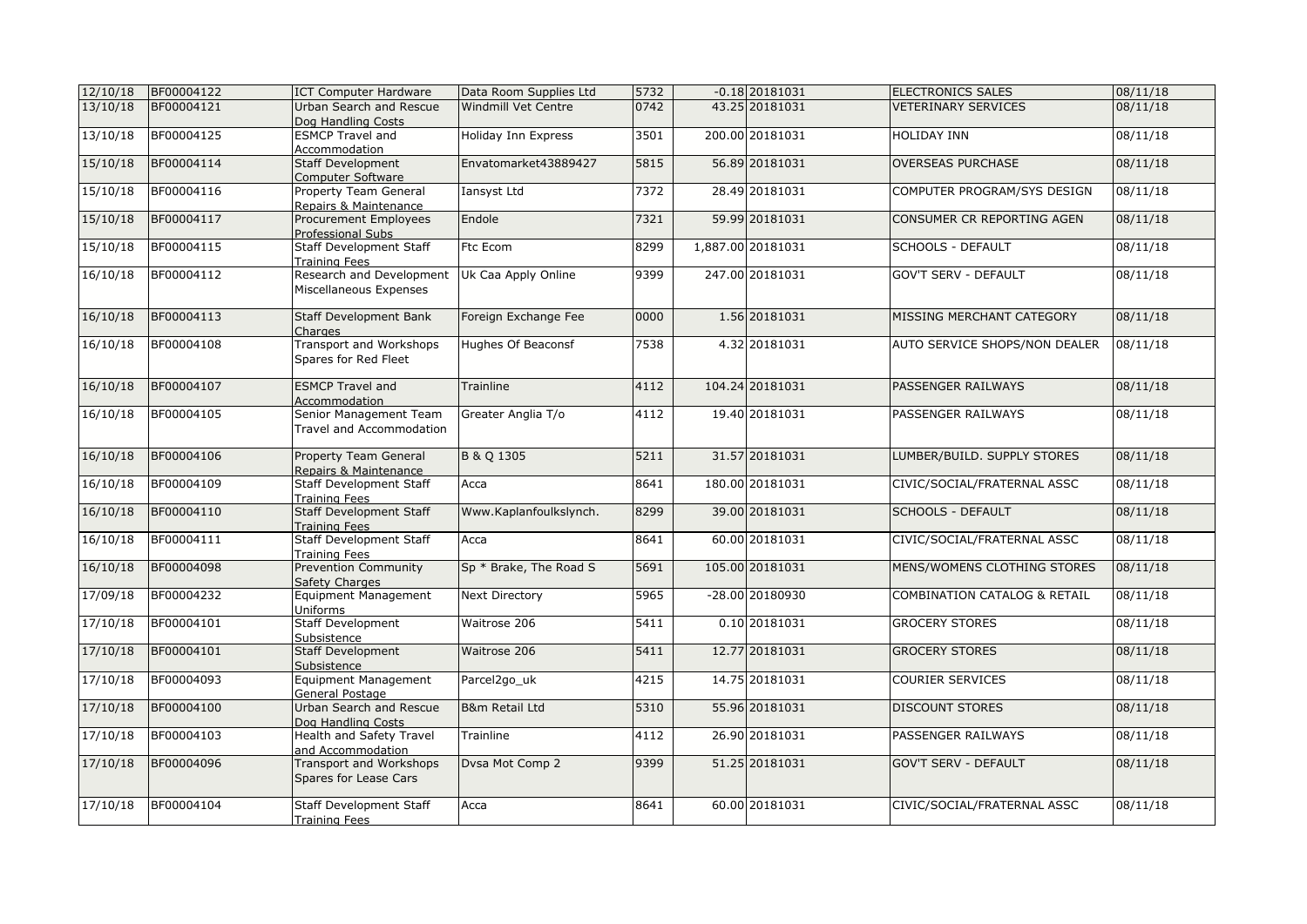| 17/10/18 | BF00004102 | <b>Staff Development Staff</b><br><b>Training Fees</b>          | Acca                         | 8641             | 136.00 20181031    | CIVIC/SOCIAL/FRATERNAL ASSC | 08/11/18 |
|----------|------------|-----------------------------------------------------------------|------------------------------|------------------|--------------------|-----------------------------|----------|
| 17/10/18 | BF00004097 | Property Team General<br>Repairs & Maintenance                  | Flogas Britain Limited       | 5983             | 13.95 20181031     | <b>FUEL DEALERS</b>         | 08/11/18 |
| 17/10/18 | BF00004099 | <b>Property Team General</b><br>Repairs & Maintenance           | County Glass & Glazing       | 1799             | 32.74 20181031     | SPEC CONTRACTORS - DEFAULT  | 08/11/18 |
| 17/10/18 | BF00004094 | Property Team Fixtures and Hss Hire<br><b>Fittings</b>          |                              | 7394             | $-692.64$ 20181031 | EQUIP/FURN RENT/LEASE SERV  | 08/11/18 |
| 17/10/18 | BF00004095 | Apprentices Travel and<br>Accommodation                         | Virgin Trains                | 4112             | 67.90 20181031     | PASSENGER RAILWAYS          | 08/11/18 |
| 18/10/18 | BF00004089 | <b>Broughton Fire Station</b><br>Catering and Domestic<br>Eauip | Tesco Store 2885             | 5411             | 40.00 20181031     | <b>GROCERY STORES</b>       | 08/11/18 |
| 18/10/18 | BF00004088 | National Exercise - Evolving<br><b>Travel and Accommodation</b> | Wendover Station T/o         | 4112             | 37.20 20181031     | PASSENGER RAILWAYS          | 08/11/18 |
| 18/10/18 | BF00004086 | Senior Management Team<br>Travel and Accommodation              | Trainline                    | 4112             | 33.92 20181031     | PASSENGER RAILWAYS          | 08/11/18 |
| 18/10/18 | BF00004090 | Senior Management Team<br>Travel and Accommodation              | Greater Anglia T/o           | 4112             | 23.10 20181031     | PASSENGER RAILWAYS          | 08/11/18 |
| 18/10/18 | BF00004091 | Senior Management Team<br>Travel and Accommodation              | Aylesbury Station T/o        | 4112             | 39.90 20181031     | PASSENGER RAILWAYS          | 08/11/18 |
| 18/10/18 | BF00004087 | Service Development<br>Management Travel and<br>Accommodation   | Milton Keynes T/O            | 4112             | 46.30 20181031     | PASSENGER RAILWAYS          | 08/11/18 |
| 18/10/18 | BF00004092 | Service Development<br>Management Travel and<br>Accommodation   | Indigo Park Soluti           | 7523             | 11.00 20181031     | AUTO PARKING LOTS/GARAGES   | 08/11/18 |
| 18/10/18 | BF00004085 | <b>Property Team General</b><br>Repairs & Maintenance           | Lock & Key Centre            | 7251             | 95.76 20181031     | SHOE REPAIR/SHINE/HAT CLEAN | 08/11/18 |
| 18/10/18 | BF00004084 | Property Team General<br>Repairs & Maintenance                  | Howdens - Aylesbury D600     | 5211             | 11.14 20181031     | LUMBER/BUILD. SUPPLY STORES | 08/11/18 |
| 19/10/18 | BF00004082 | Equipment Management<br>Uniforms                                | Amzn Mktp Uk*mt88f7jb4<br>Am | 5942             | 129.94 20181031    | <b>BOOK STORES</b>          | 08/11/18 |
| 19/10/18 | BF00004079 | Service Delivery<br>Management Courses And<br>Conference Fees   | <b>Villiers Hotel</b>        | 7011             | 139.55 20181031    | HOTELS/MOTELS/RESORTS       | 08/11/18 |
| 19/10/18 | BF00004081 | Property Team General<br>Repairs & Maintenance                  | Mfs Reprographics Limi       | 7338             | 22.80 20181031     | QUICK COPY/REPRO SERVICES   | 08/11/18 |
| 19/10/18 | BF00004080 | Property Team General<br>Repairs & Maintenance                  | B & Q 1305                   | 5211             | 18.65 20181031     | LUMBER/BUILD. SUPPLY STORES | 08/11/18 |
| 19/10/18 | BF00004075 | Human Resources Travel<br>and Accommodation                     | Indigo Uk-West Midlands T    | 7523             | 10.60 20181031     | AUTO PARKING LOTS/GARAGES   | 08/11/18 |
| 19/10/18 | BF00004083 | Human Resources Travel<br>and Accommodation                     | Trainline                    | 4112             | 212.71 20181031    | PASSENGER RAILWAYS          | 08/11/18 |
| 20/10/18 | BF00004076 | Apprentices Travel and<br>Accommodation                         | Indigo Infra UK Lt           | 7523             | 3.00 20181031      | AUTO PARKING LOTS/GARAGES   | 08/11/18 |
| 21/10/18 | BF00004078 | Senior Management Team<br>Subsistence                           | Tesco Stores 2038            | $\frac{1}{5411}$ | 8.55 20181031      | <b>GROCERY STORES</b>       | 08/11/18 |
| 21/10/18 | BF00004077 | Apprentices Travel and<br>Accommodation                         | Milton Keynes T/O            | 4112             | 3.90 20181031      | PASSENGER RAILWAYS          | 08/11/18 |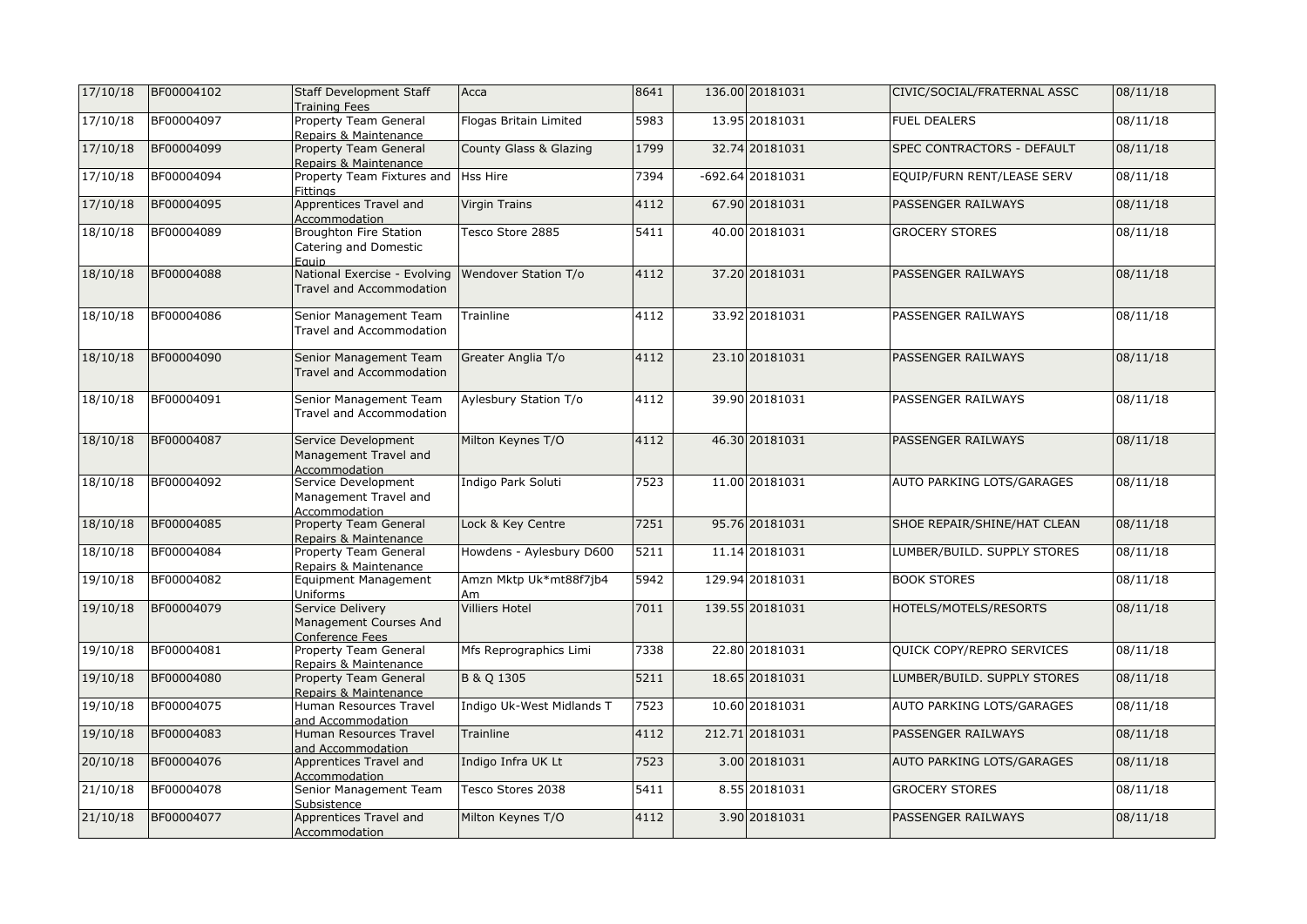| 22/10/18 | BF00004073 | Transport and Workshops<br>Car Leasing                                       | Dvla Vehicle Tax             | 9399 | 252.50 20181031   | <b>GOV'T SERV - DEFAULT</b>              | 08/11/18 |
|----------|------------|------------------------------------------------------------------------------|------------------------------|------|-------------------|------------------------------------------|----------|
| 22/10/18 | BF00004065 | Transport and Workshops<br>Car Leasing                                       | Dyla Vehicle Tax             | 9399 | 252.50 20181031   | <b>GOV'T SERV - DEFAULT</b>              | 08/11/18 |
| 22/10/18 | BF00004066 | Senior Management Team<br>Travel and Accommodation                           | Trainline                    | 4112 | $-22.60$ 20181031 | PASSENGER RAILWAYS                       | 08/11/18 |
| 22/10/18 | BF00004072 |                                                                              | Disclosure & Barring         | 9399 | 13.00 20181031    | <b>GOV'T SERV - DEFAULT</b>              | 08/11/18 |
| 22/10/18 | BF00004074 |                                                                              | Disclosure & Barring         | 9399 | 13.00 20181031    | <b>GOV'T SERV - DEFAULT</b>              | 08/11/18 |
| 22/10/18 | BF00004070 |                                                                              | Disclosure & Barring         | 9399 | 13.00 20181031    | <b>GOV'T SERV - DEFAULT</b>              | 08/11/18 |
| 22/10/18 | BF00004068 |                                                                              | Disclosure & Barring         | 9399 | 13.00 20181031    | <b>GOV'T SERV - DEFAULT</b>              | 08/11/18 |
| 22/10/18 | BF00004071 | <b>Property Team General</b><br>Repairs & Maintenance                        | <b>B &amp; Q 1124</b>        | 5211 | 9.00 20181031     | LUMBER/BUILD. SUPPLY STORES              | 08/11/18 |
| 22/10/18 | BF00004067 | <b>Property Team General</b><br>Repairs & Maintenance                        | Www.Ironmongerydirect.       | 5231 | 48.18 20181031    | GLASS/PAINT/WALLPAPER STORE              | 08/11/18 |
| 22/10/18 | BF00004064 | Apprentices Travel and<br>Accommodation                                      | Premier Inn44537380          | 3811 | 72.00 20181031    | Premier Inn                              | 08/11/18 |
| 22/10/18 | BF00004069 | <b>Apprentices Subsistence</b>                                               | My Pho                       | 5812 | 13.70 20181031    | <b>RESTAURANTS</b>                       | 08/11/18 |
| 23/10/18 | BF00004063 | Newport Pagnell Fire Station Blinds 2 Go Ltd<br><b>Fixtures and Fittings</b> |                              | 5714 | 113.85 20181031   | <b>DRAPERY &amp; UPHOLSTERY STORES</b>   | 08/11/18 |
| 23/10/18 | BF00004057 | <b>Staff Development</b><br>Computer Software                                | Siteground Hosting           | 4816 | 416.88 20181031   | ELECTRONIC COMMERCE/INFO. SERVI 08/11/18 |          |
| 23/10/18 | BF00004054 | <b>Staff Development</b><br>Computer Software                                | Beaver Builder               | 7372 | 76.53 20181031    | COMPUTER PROGRAM/SYS DESIGN              | 08/11/18 |
| 23/10/18 | BF00004046 | <b>Buckingham Fire Station</b><br>Licences                                   | Tvlicensing.Co.Uk            | 7392 | 150.50 20181031   | MGMT/CONSULT/PUBLIC REL SER              | 08/11/18 |
| 23/10/18 | BF00004058 | Transport and Workshops<br>Spares for Lease Cars                             | Co-Star Components           | 5065 | 44.64 20181031    | ELECTRICAL PARTS/EQUIPMENT               | 08/11/18 |
| 23/10/18 | BF00004060 | Transport and Workshops<br>Operational Equipment                             | Pirtek                       | 5533 | 137.92 20181031   | AUTOMOTIVE PARTS STORES                  | 08/11/18 |
| 23/10/18 | BF00004056 | Senior Management Team<br>Travel and Accommodation                           | <b>Trainline</b>             | 4112 | 42.71 20181031    | PASSENGER RAILWAYS                       | 08/11/18 |
| 23/10/18 | BF00004047 | <b>ICT Computer Hardware</b>                                                 | Amzn Mktp Uk*mt8z76144<br>Am | 5942 | 11.74 20181031    | <b>BOOK STORES</b>                       | 08/11/18 |
| 23/10/18 | BF00004047 | <b>ICT Computer Hardware</b>                                                 | Amzn Mktp Uk*mt8z76144<br>Am | 5942 | 29.99 20181031    | <b>BOOK STORES</b>                       | 08/11/18 |
| 23/10/18 | BF00004059 | Property Team General<br>Repairs & Maintenance                               | Briants Of Risborough Lt     | 5712 | 39.98 20181031    | FURNITURE/EQUIP STORES                   | 08/11/18 |
| 23/10/18 | BF00004055 | <b>Property Team General</b><br>Repairs & Maintenance                        | B & Q 1345                   | 5211 | 33.97 20181031    | LUMBER/BUILD. SUPPLY STORES              | 08/11/18 |
| 23/10/18 | BF00004061 | Property Team General<br>Repairs & Maintenance                               | Brinnick Locksmiths&se       | 7399 | 14.95 20181031    | <b>BUSINESS SERVICES - DEFAULT</b>       | 08/11/18 |
| 23/10/18 | BF00004053 | Finance Employees<br><b>Professional Subs</b>                                | Www.Aat-Org.Uk               | 8931 | 94.00 20181031    | ACCOUNTANTS/AUDITORS/BOOKPR              | 08/11/18 |
| 23/10/18 | BF00004051 | Apprentices Subsistence                                                      | Costa Coffee                 | 5814 | 6.80 20181031     | <b>FAST FOOD RESTAURANTS</b>             | 08/11/18 |
| 23/10/18 | BF00004062 | <b>Apprentices Subsistence</b>                                               | Toby Carvery Aintr           | 5812 | 5.98 20181031     | <b>RESTAURANTS</b>                       | 08/11/18 |
| 24/09/18 | BF00004256 | Health and Safety Printing<br>and Stationery                                 | Manton Office Equipment L    | 5044 | 61.62 20180930    | OFFICE/PHOTO EQUIPMENT                   | 08/11/18 |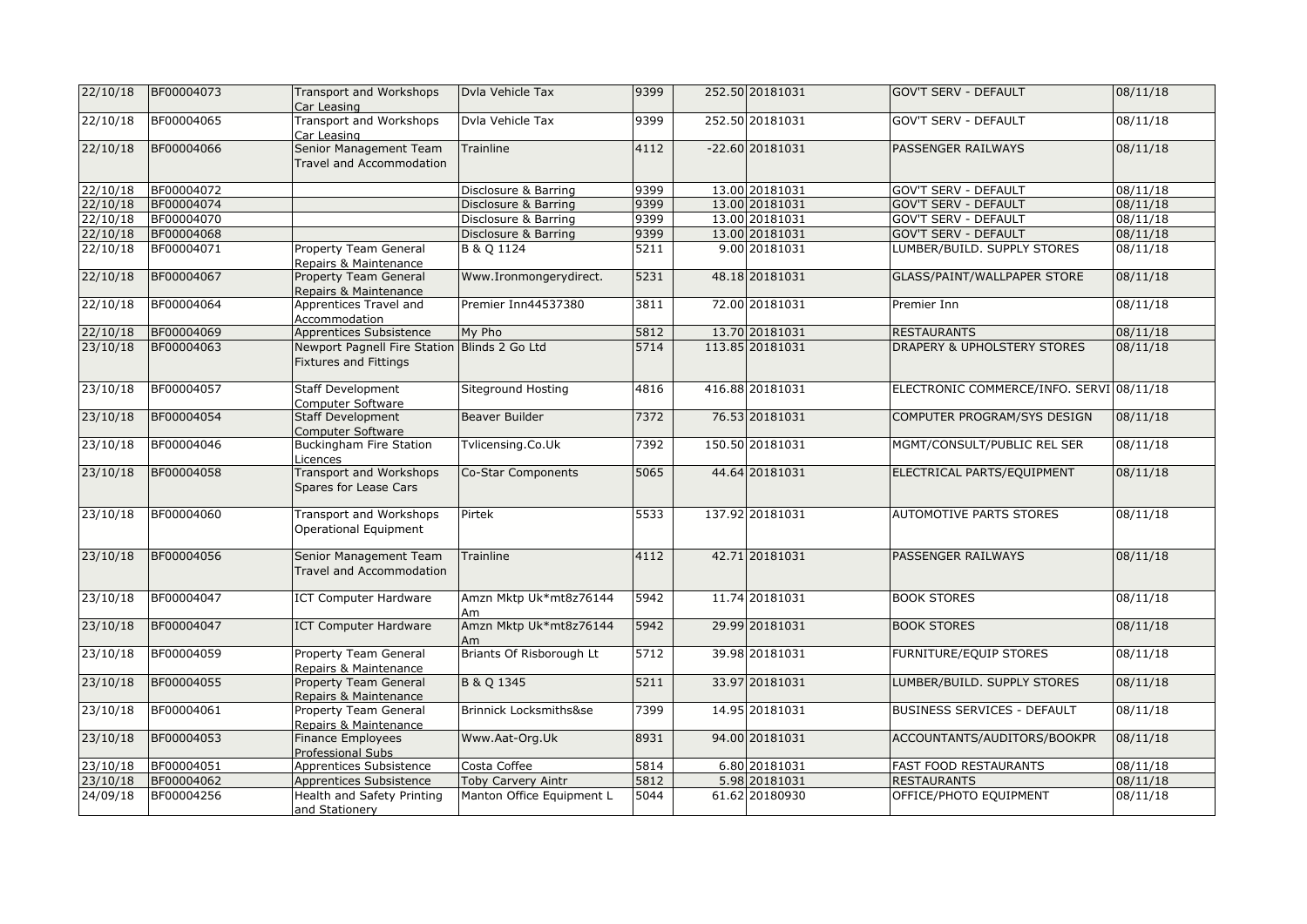| 24/10/18 | BF00004052 | <b>Staff Development Bank</b><br>Charges               | Foreign Exchange Fee      | 0000 | 2.10 20181031     | MISSING MERCHANT CATEGORY     | 08/11/18 |
|----------|------------|--------------------------------------------------------|---------------------------|------|-------------------|-------------------------------|----------|
| 24/10/18 | BF00004050 | Staff Development<br>Computer Software                 | Dnh*sucuri Website Securi | 5734 | 9.32 20181031     | COMPUTER SOFTWARE STORES      | 08/11/18 |
| 24/10/18 | BF00004048 | <b>Property Team General</b><br>Repairs & Maintenance  | <b>Screwfix Direct</b>    | 5211 | 354.90 20181031   | LUMBER/BUILD. SUPPLY STORES   | 08/11/18 |
| 24/10/18 | BF00004040 | Procurement Travel and<br>Accommodation                | Doubletree Hotels         | 3692 | 107.80 20181031   | DOUBLETREE HOTEL              | 08/11/18 |
| 25/09/18 | BF00004246 | Water Hydrants Travel and<br>Accommodation             | Trainline                 | 4112 | 103.23 20180930   | <b>PASSENGER RAILWAYS</b>     | 08/11/18 |
| 25/09/18 | BF00004250 | Water Hydrants Hydrant<br>Materials                    | Paypal *walterdavid       | 5169 | 71.30 20180930    | CHEMICALS/ALLIED PRODS - DEF  | 08/11/18 |
| 25/09/18 | BF00004257 | Urban Search and Rescue<br>Travel and Accommodation    | Hi Express                | 7011 | 2,550.00 20180930 | HOTELS/MOTELS/RESORTS         | 08/11/18 |
| 25/10/18 | BF00004041 | Broughton Fire Station<br>Printing and Stationery      | Tesco-Stores 2885         | 5411 | 12.00 20181031    | <b>GROCERY STORES</b>         | 08/11/18 |
| 25/10/18 | BF00004049 | <b>Staff Development Bank</b><br>Charges               | Foreign Exchange Fee      | 0000 | 0.26 20181031     | MISSING MERCHANT CATEGORY     | 08/11/18 |
| 25/10/18 | BF00004043 | Senior Management Team<br>Travel and Accommodation     | Napier Mk                 | 7523 | 9.00 20181031     | AUTO PARKING LOTS/GARAGES     | 08/11/18 |
| 25/10/18 | BF00004042 | <b>ICT Computer Hardware</b>                           | Amzn Mktp Uk*mt2g65gq4    | 5942 | 43.15 20181031    | <b>BOOK STORES</b>            | 08/11/18 |
| 25/10/18 | BF00004045 | <b>ICT Computer Hardware</b>                           | Amzn Mktp Uk*mt6ef3gs4    | 5942 | 5.99 20181031     | <b>BOOK STORES</b>            | 08/11/18 |
| 25/10/18 | BF00004044 | Property Team General<br>Repairs & Maintenance         | B & Q 1345                | 5211 | 24.68 20181031    | LUMBER/BUILD. SUPPLY STORES   | 08/11/18 |
| 26/09/18 | BF00004260 | <b>Staff Development</b><br>Subsistence                | Costa Coffee 43036170     | 5814 | 7.75 20180930     | <b>FAST FOOD RESTAURANTS</b>  | 08/11/18 |
| 26/09/18 | BF00004252 | <b>Transport and Workshops</b><br>Spares for Red Fleet | Harold L Smith(Trans) Lt  | 8999 | 540.00 20180930   | PROFESSIONAL SERVICES - DEF   | 08/11/18 |
| 26/09/18 | BF00004247 | <b>Equipment Management</b><br>Operational Equipment   | Amzn Mktp Uk              | 5942 | 60.48 20180930    | <b>BOOK STORES</b>            | 08/11/18 |
| 26/09/18 | BF00004245 | Service Delivery<br>Management Subsistence             | Milton Keynes T/O         | 4112 | 46.30 20180930    | PASSENGER RAILWAYS            | 08/11/18 |
| 26/09/18 | BF00004249 | <b>Protection Course Catering</b><br>Costs             | Marks&spencer Plc Sf      | 5411 | 42.05 20180930    | <b>GROCERY STORES</b>         | 08/11/18 |
| 26/09/18 | BF00004254 | Senior Management Team<br>Travel and Accommodation     | <b>Travel Counsellors</b> | 4722 | 872.90 20180930   | <b>TRAVEL AGENCIES</b>        | 08/11/18 |
| 26/09/18 | BF00004244 | Human Resources Course<br><b>Catering Costs</b>        | Holiday Inn Aylesb        | 7011 | 16.80 20180930    | HOTELS/MOTELS/RESORTS         | 08/11/18 |
| 26/09/18 | BF00004262 | Senior Management Team<br>Travel and Accommodation     | <b>Lner Web Sales</b>     | 4112 | 241.00 20180930   | <b>PASSENGER RAILWAYS</b>     | 08/11/18 |
| 26/09/18 | BF00004261 | <b>ICT Computer Hardware</b>                           | Amzn Mktp Uk              | 5942 | 5.85 20180930     | <b>BOOK STORES</b>            | 08/11/18 |
| 26/09/18 | BF00004255 | <b>ICT Computer Hardware</b>                           | Amzn Mktp Uk              | 5942 | 27.96 20180930    | <b>BOOK STORES</b>            | 08/11/18 |
| 26/09/18 | BF00004258 | <b>Property Team General</b><br>Repairs & Maintenance  | Al Shaw's Ltd             | 7538 | 988.70 20180930   | AUTO SERVICE SHOPS/NON DEALER | 08/11/18 |
| 26/09/18 | BF00004248 | Property Team General<br>Repairs & Maintenance         | B & Q 1124                | 5211 | 29.13 20180930    | LUMBER/BUILD. SUPPLY STORES   | 08/11/18 |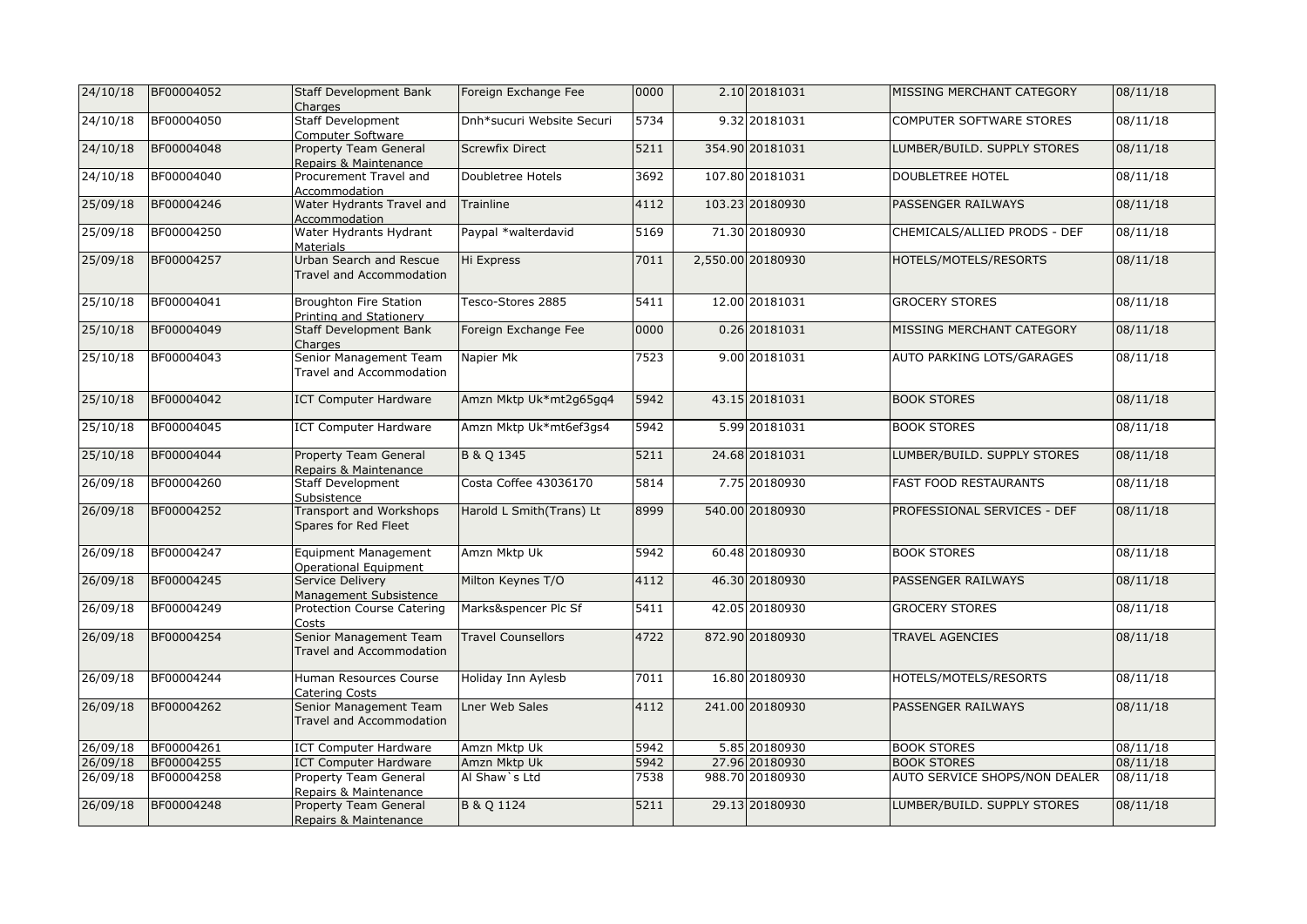| 26/09/18             | BF00004253 | Property Team General<br>Repairs & Maintenance                | B & Q 1305                     | 5211 | 44.00 20180930  | LUMBER/BUILD. SUPPLY STORES              | 08/11/18 |
|----------------------|------------|---------------------------------------------------------------|--------------------------------|------|-----------------|------------------------------------------|----------|
| 26/09/18             | BF00004263 | <b>Property Team General</b><br>Repairs & Maintenance         | Iz *vale Training Service      | 8299 | 190.00 20180930 | <b>SCHOOLS - DEFAULT</b>                 | 08/11/18 |
| 26/09/18             | BF00004263 | Property Team General<br>Repairs & Maintenance                | Iz *vale Training Service      | 8299 | 258.00 20180930 | <b>SCHOOLS - DEFAULT</b>                 | 08/11/18 |
| 26/09/18             | BF00004251 | <b>ICT Computer Hardware</b>                                  | Data Room Supplies Ltd         | 5732 | 163.20 20180930 | <b>ELECTRONICS SALES</b>                 | 08/11/18 |
| 26/09/18             | BF00004259 | Prevention Subsistence                                        | Welcome B/starbucks            | 5499 | 3.55 20180930   | MISC FOOD STORES - DEFAULT               | 08/11/18 |
| 26/09/18             | BF00004259 | <b>Prevention Subsistence</b>                                 | Welcome B/starbucks            | 5499 | 2.35 20180930   | MISC FOOD STORES - DEFAULT               | 08/11/18 |
| 27/09/18             | BF00004221 | <b>Staff Development Printing</b><br>and Stationery           | Amazon.Co.Uk Amazon.Co.Uk 5999 |      | 38.13 20180930  | MISC SPECIALITY RETAIL                   | 08/11/18 |
| 27/09/18             | BF00004227 | <b>Staff Development</b><br><b>Computer Software</b>          | Namesco                        | 4816 | 16.79 20180930  | ELECTRONIC COMMERCE/INFO. SERVI 08/11/18 |          |
| 27/09/18             | BF00004228 | Urban Search and Rescue<br>Subsistence                        | Wales Mill Ctr Tradg Res       | 7922 | 5.90 20180930   | THEATRICAL PRODUCERS                     | 08/11/18 |
| 27/09/18             | BF00004211 | <b>Health and Safety</b><br>Operational Equipment             | Parcel2go_uk                   | 4215 | 13.55 20180930  | <b>COURIER SERVICES</b>                  | 08/11/18 |
| 27/09/18             | BF00004239 | Service Delivery<br>Management Travel and<br>Accommodation    | Cardiff Council Parkin         | 9399 | 20.00 20180930  | <b>GOV'T SERV - DEFAULT</b>              | 08/11/18 |
| 27/09/18             | BF00004242 | Urban Search and Rescue<br>Subsistence                        | Mount Stuart                   | 5812 | 74.25 20180930  | <b>RESTAURANTS</b>                       | 08/11/18 |
| 27/09/18             | BF00004238 | Urban Search and Rescue<br>Travel and Accommodation           | Mermaid Quay                   | 7523 | 5.50 20180930   | AUTO PARKING LOTS/GARAGES                | 08/11/18 |
| 27/09/18             | BF00004233 | Urban Search and Rescue<br>Travel and Accommodation           | Severn River Crossing          | 4784 | 5.60 20180930   | TOLL AND BRIDGE FEES                     | 08/11/18 |
| 27/09/18             | BF00004231 | Water Hydrants Travel and<br>Accommodation                    | Premier Inn 44536880           | 3811 | 93.00 20180930  | Premier Inn                              | 08/11/18 |
| 27/09/18             | BF00004240 | Urban Search and Rescue<br>Subsistence                        | Nandos Mermaid Qua             | 5812 | 24.10 20180930  | <b>RESTAURANTS</b>                       | 08/11/18 |
| $\frac{1}{27}/09/18$ | BF00004235 | Senior Management Team<br>Travel and Accommodation            | Trainline                      | 4112 | 33.92 20180930  | PASSENGER RAILWAYS                       | 08/11/18 |
| 27/09/18             | BF00004243 | Senior Management Team<br>Travel and Accommodation            | Greater Anglia T/o             | 4112 | 23.10 20180930  | PASSENGER RAILWAYS                       | 08/11/18 |
| 27/09/18             | BF00004241 | Service Development<br>Management Subsistence                 | <b>Starbucks</b>               | 5814 | 5.35 20180930   | <b>FAST FOOD RESTAURANTS</b>             | 08/11/18 |
| 27/09/18             | BF00004234 | Service Development<br>Management Travel and<br>Accommodation | Indigo Park Soluti             | 7523 | 11.00 20180930  | AUTO PARKING LOTS/GARAGES                | 08/11/18 |
| 27/09/18             | BF00004237 | Service Development<br>Management Travel and<br>Accommodation | Milton Keynes T/O              | 4112 | 46.30 20180930  | PASSENGER RAILWAYS                       | 08/11/18 |
| 27/09/18             | BF00004236 | <b>Property Team General</b><br>Repairs & Maintenance         | Screwfix Aylesbury             | 5211 | 35.92 20180930  | LUMBER/BUILD. SUPPLY STORES              | 08/11/18 |
| 27/09/18             | BF00004230 | Property Team General<br>Repairs & Maintenance                | Tesco Stores-2038              | 5411 | 14.00 20180930  | <b>GROCERY STORES</b>                    | 08/11/18 |
| 27/09/18             | BF00004229 | Property Team General<br>Repairs & Maintenance                | Lock & Key Centre              | 7251 | 53.70 20180930  | SHOE REPAIR/SHINE/HAT CLEAN              | 08/11/18 |